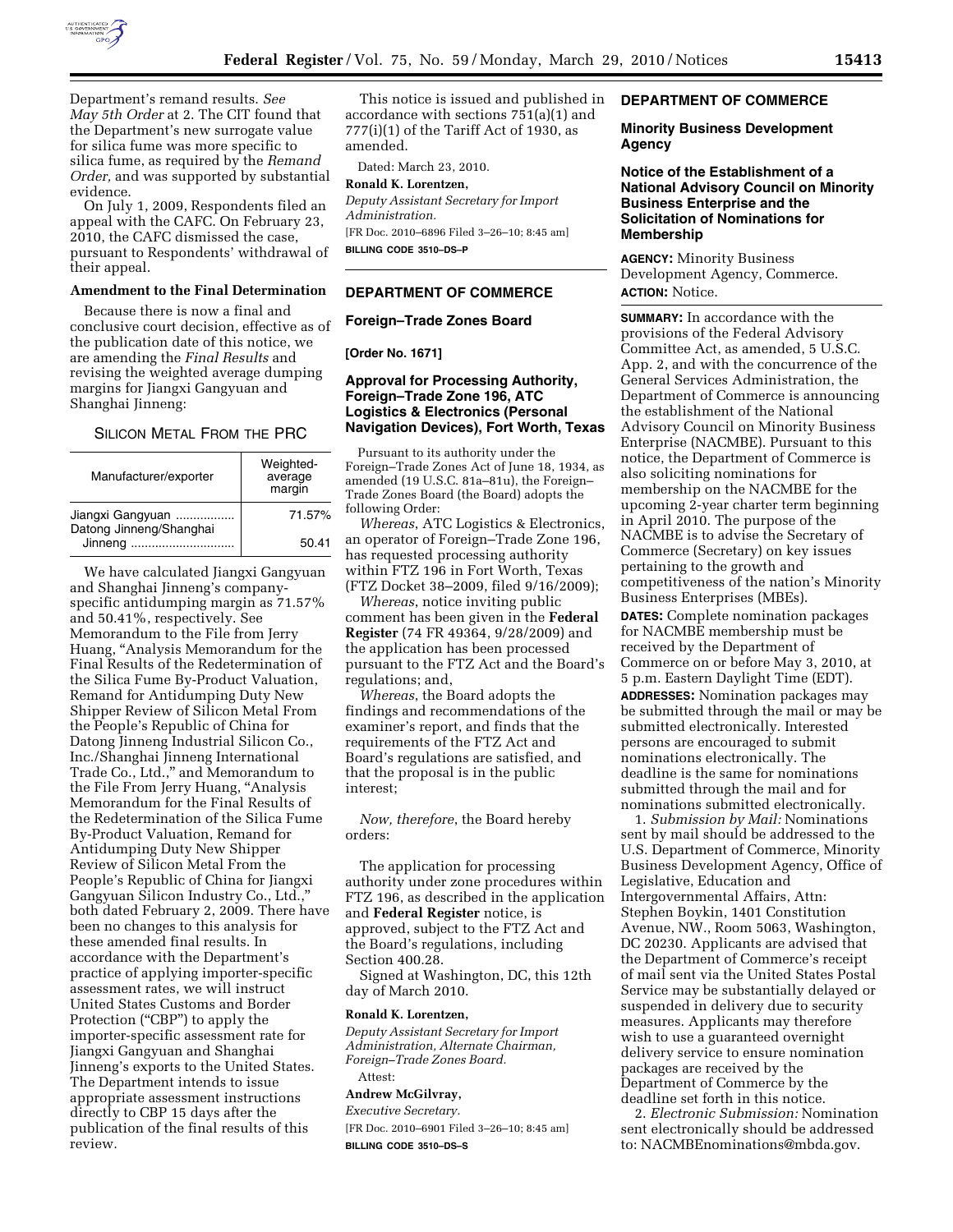Please include ''NACMBE Nomination'' in the title of the e-mail.

## **FOR FURTHER INFORMATION CONTACT:**

Stephen Boykin, MBDA Office of Legislative, Education and Intergovernmental Affairs, at (202) 482– 1712 or by e-mail at: *NACMBEnominations@mbda.gov.* 

## **SUPPLEMENTARY INFORMATION:**

*Background:* Pursuant to Executive Order 11625, as amended, the Department of Commerce, through the Minority Business Development Agency (MBDA), is charged with promoting the growth and competitiveness of the nation's minority business enterprise. NACMBE is being established in the Department of Commerce as a discretionary advisory committee in accordance with the provisions of the Federal Advisory Committee Act, as amended, 5 U.S.C. App. 2, and with the concurrence of the General Services Administration. The NACMBE will be administered primarily by MBDA.

MBEs make a substantial contribution to the U.S. economy, generating \$661 billion in total gross receipts in 2002 and employing approximately 4.7 million people with an annual payroll totaling \$115 billion. This represented only 7.5 percent of the total gross receipts generated by all U.S. businesses (excluding publicly-held firms), notwithstanding that in 2002 the adult minority population represented 29 percent of the total U.S. adult population. However, if MBEs were to generate total gross receipts in relation to the current minority population, the U.S. economy would benefit from an estimated additional \$1.8 trillion in annual gross receipts and 11.4 million new jobs. MBEs also have the potential to contribute significantly to the balance of trade as they are twice as likely to generate sales through exports compared to non-minority firms.

Obstacles such as access to capital, access to markets and access to business and social networks, all of which are essential for any businesses to increase in size and scale, continue to impede the growth and competiveness of MBEs. Unless these obstacles are addressed, the MBE community will continue to lag behind their non-minority counterparts undermining the nation's ability to regain its economic footing and to build a sustainable economy.

*Objectives and Scope of Activities:*  NACMBE will advise the Secretary on key issues pertaining to the growth and competitiveness of the nation's MBEs, as defined in Executive Order 11625, as amended, and 15 CFR 1400.1. NACMBE will provide advice and recommendations on a broad range of

policy issues that affect minority businesses and their ability to successfully access the domestic and global marketplace. These policy issues may include, but are not limited to:

• Methods for increasing jobs in the health care, manufacturing, technology, and "green" industries;

• Global and domestic barriers and impediments;

• Global and domestic business opportunities;

• MBE capacity building;

• Institutionalizing global business curriculums at colleges and universities and facilitating the entry of MBEs into such programs;

• Identifying and leveraging pools of capital for MBEs;

• Methods for creating high value loan pools geared toward MBEs with size, scale and capacity;

• Strategies for collaboration amongst minority chambers, trade associations and nongovernmental organizations;

• Accuracy, availability and frequency of economic data concerning minority businesses;

• Methods for increasing global transactions with entities such as but not limited to the Export-Import Bank, OPIC and the IMF; and

• Requirements for a uniform and reciprocal MBE certification program.

The advice and recommendations provided by NACMBE may take the form of one or more written reports. NACMBE will also serve as a vehicle for an ongoing dialogue with the MBE community and with other stakeholders.

The Secretary has determined that the establishment of NACMBE is necessary and in the public interest in connection with MBDA's duties and responsibilities in advancing the growth and competitiveness of MBEs pursuant to Executive Order 11625, as amended.

*Membership:* NACMBE shall be composed of not more than 25 members. The NACMBE members shall be distinguished individuals from the nonfederal sector appointed by the Secretary. The members shall be recognized leaders in their respective fields of endeavor and shall possess the necessary knowledge and experience to provide advice and recommendations on a broad range of policy issues that impact the ability of MBEs to successfully participate in the domestic and global marketplace. NACMBE shall have a balanced membership reflecting a diversity of industries, ethnic backgrounds and geographical regions, and to the extent practicable, gender and persons with disabilities.

NACMBE members shall be appointed as Special Government Employees for a two-year term and shall serve at the

pleasure of the Secretary. Members may be re-appointed to additional two-year terms, without limitation. The Secretary may designate a member or members to serve as the Chairperson or Vice-Chairperson(s) of NACMBE. The Chairperson or Vice-Chairperson(s) shall serve at the pleasure of the Secretary.

NACMBE members will serve without compensation, but will be allowed reimbursement for reasonable travel expenses, including a per diem in lieu of subsistence, as authorized by 5 U.S.C. 5703, as amended, for persons serving intermittently in Federal government service. NACMBE members will serve in a solely advisory capacity.

*Eligibility.* In addition to the above criterion, eligibility for NACMBE membership is limited to U.S. citizens who are not full-time employees of the Federal Government, are not registered with the U.S. Department of Justice under the Foreign Agents Registration Act and are not a Federally-registered lobbyists pursuant to the Lobbying Disclosure Act of 1995, as amended, at the time of appointment to the NACMBE.

*Nomination Procedures and Selection of Members:* The Department of Commerce is accepting nominations for NACMBE membership for the upcoming 2-year charter term beginning in April 2010. Members shall serve until the NACMBE charter expires in April 2012, although members may be re-appointed by the Secretary without limitation. Nominees will be evaluated consistent with the factors specified in this notice and their ability to successfully carryout the goals of the NACMBE.

For consideration, a nominee must submit the following materials: (1) Resume, (2) personal statement of interest, including a summary of how the nominee's experience and expertise would support the NACMBE objectives; (3) an affirmative statement that the nominee is not required to register as a foreign agent under the Foreign Agents Registration Act of 1938, as amended, and (4) an affirmative statement that: (a) The nominee is not currently a Federally-registered lobbyist and will not be a Federally-registered lobbyist at the time of appointment and during his/ her tenure as a NACMBE member, or (b) if the nominee is currently a Federallyregistered lobbyist, that the nominee will no longer be a Federally-registered lobbyist at the time of appointment to the NACMBE and during his/her tenure as a NACMBE member. All nomination information should be provided in a single, complete package by the deadline specified in this notice. Nominations packages should be